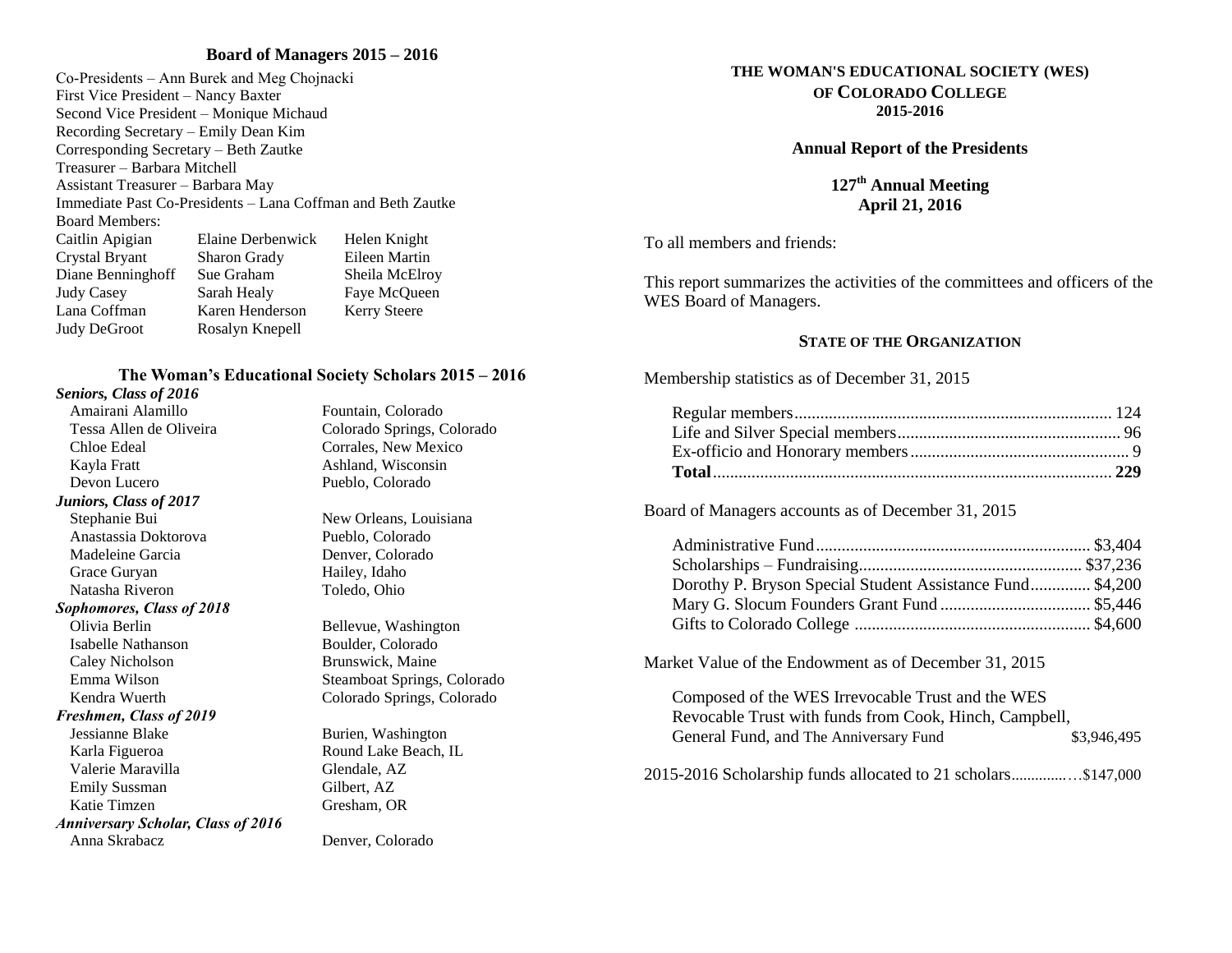## **HIGHLIGHTS OF THE YEAR July 1, 2015 – June 30, 2016**

- **August 15, 2015 New Scholar Reception, Cornerstone**
- **August 2015 Fall** *Newsfocus* **mailing**
- **September 12, 2015 Van Briggle Pottery Festival**
- **September 22, 2015 Scholar Tea at Stewart House**
- **October 29, 2015 Fall Lunch & Program – Jessy Randall Curator for Colorado College Special Collections**
- **December 4-6, 2015 Colorado College Craft Fair Fundraiser**
- **December 8, 2015 Scholar Event: Cookie Exchange**
- **February 2016 Winter** *Newsfocus* **mailing**
- **February 18, 2016 Winter Lunch & Program – Professor Daniel Arroyo-Rodriguez – Semana Santa, Sevilla, Spain**
- **April 21 2016 WES Annual Meeting and Luncheon**
- **April 27-May 5 WES/PILLAR Tour: Colorado's Footsteps 2016 Southern Arizona and Northern Mexico**

**Please read the committee reports for more details.**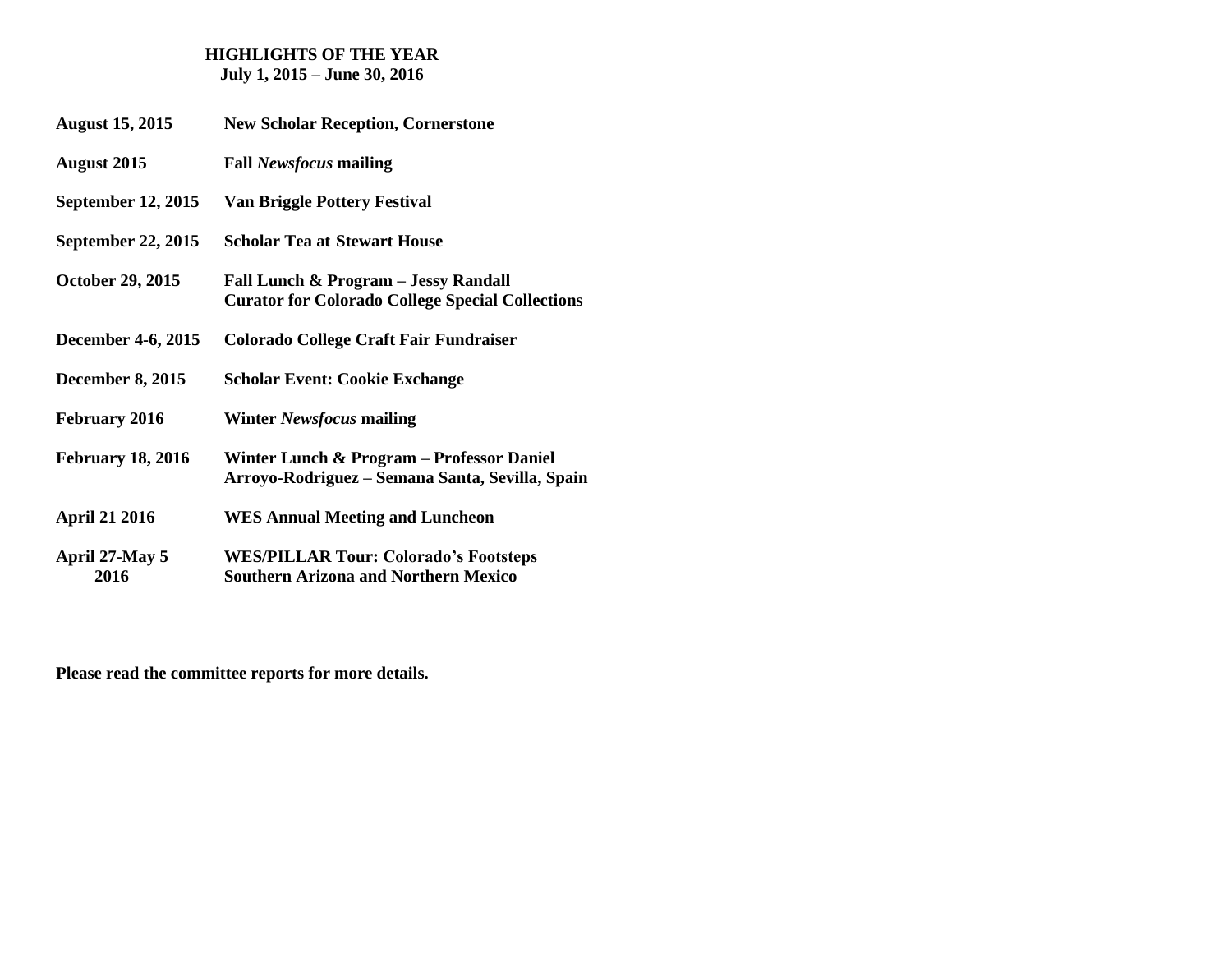# **MESSAGE FROM THE CO-PRESIDENTS**

# **Ann Burek and Meg Chojnacki**

Co-Chairs: Elaine Derbenwick, Helen Knight

Members: Caitlin Apigian, Sharon Grady, Sue Graham, Roz Knepell, Meg Chojnacki

- Selected and notified five new scholars, recruited and assigned mentors. Facilitated selection of the Marianne Stoller Honorary Scholar from among freshmen.
- Provided photos and stories on scholars for both issues of the *Newsfocus.*
- In August, at CC New Student Orientation, we held a welcome get together for new scholars and their families at Cornerstone Arts Center.
- In September, the Scholars Tea was held at Stewart House where the new scholars and their mentors were introduced. The Stoller Honorary Scholar was announced and all freshmen scholars were presented framed certificates.
- Distributed goodie bags to scholars at the start of each semester.
- In October, the co-chairs as well as many scholars attended the  $15<sup>th</sup>$ Annual Scholarship Appreciation Luncheon.
- Provided information, accepted scholars' applications and selected special purpose grant recipients for spring, summer and fall activities.
- Organized December Cookie Festival for scholars, mentors and WES Board at Bemis Great Hall.
- Held two "brown bag lunches" for scholars at Worner Center, featuring speakers Namrita Singh and Laura Hagler, both former WES scholars.
- Invited scholars to the April annual meeting and luncheon. Graduating seniors presented brief statements of thanks and discussed their future plans.

Thank you to the creative and efficient board members who have ensured a productive year. Our Van Briggle Pottery Tour has been upgraded to the Van Briggle Pottery Festival. In September 2015 the Festival was incredibly successful and is slated for September 10, 2016. Our fourth travel collaboration with Pillar Institute titled Coronado's Footsteps is scheduled April 25-May 1, 2016. Since we lost our beloved member and mentor Marianne Stoller, this will be the last trip planned under her auspices. We will continue the Honorary Stoller Scholar.

We retain a strong membership base and a strong endowment. The Finance Committee members continue to evaluate the operating budget and monitor the endowment. The first Board Retreat was held in January at the Penrose House where CC staff members talked about the endowment and financial aid policies. Board members discussed our mission.

We were proud to donate \$10,000 to Colorado College's Tutt Library Special Collections.

Our focus is on our 21 scholars with ever increasing aid for tuition and books as the cost increases. We have great scholar activities and a thriving mentorship program. At the CC Scholar Luncheon in the fall, one of our seniors, Amairani Alamillo was the keynote speaker. We were as proud of her as you will be when you hear our graduating seniors speak at the annual meeting.

We have had wonderful publicity this year including but not limited to the WES *NewsFocus* and the Colorado College Bulletin. The WES website is constantly updated and messages left on voicemail and at our email address are monitored. And, of course, "Like us on Facebook."

With the help of the board members, the committees and our loyal WES members, we made it through our first year as co-presidents. Three of our most effective and hard-working board members, Diane Benninghoff, Lana Coffman and Beth Zautke will complete their terms at the end of this year. We thank them and will miss them!

*Contact us at:*

**WES@coloradocollege.edu (719) 389-7699 www.coloradocollege.edu/other/wes Like us on Facebook**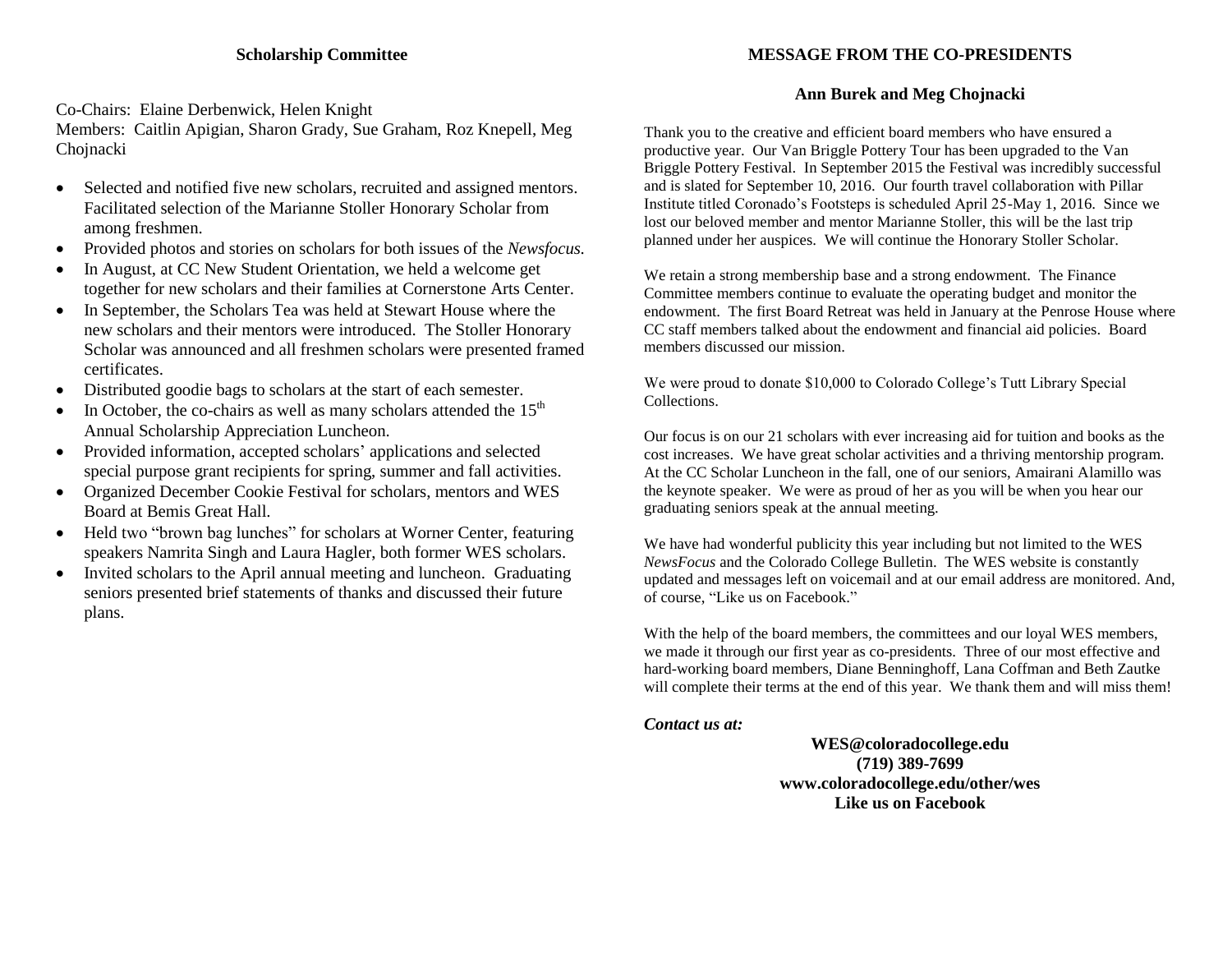# **Finance Committee**

Chair: Barbara Mitchell

Members: Nancy Baxter, Elaine Derbenwick, Rosalyn Knepell, Barbara May, Beth Zautke, Ann Burek

The Finance Committee evaluates the operating budget, monitors the endowment and determines funding available for scholarships. The Board of Managers' goal is to provide scholars no less than 10% of the total cost of attending Colorado College. Each scholarship will increase from \$7,000 to \$7,300. This amount is 11.7% of Colorado College's cost of attendance. The total annual scholarship commitment for 21 students will be \$153,300.

Since the 1990s, John W. Bristol and Company has managed the WES endowment. As of December 31, 2015, it was valued at \$3,946,495.

In October, the Treasurer's Report was re-designed to better account for income and expenses. In December, the WES checking account and the Trip checking account were combined.

In January, the Memorandum of Understanding and accounting format relating to the WES/PILLAR trips were clarified for future trips, signed by both organizations and will be maintained for future reference.

We will again support five incoming freshmen and fifteen returning scholars for academic year 2016-2017. This would be impossible without our Fundraising Committee and the loyal support of members and friends. We congratulate the entire WES community on its efforts to maintain the value of WES scholarships. All memberships are greatly appreciated.

# **Publicity Committee**

Chair: Sarah Healy

Members: Caitlin Apigian, Shelia McElroy, Kerry Steere, Ann Burek Current *Newsfocus* Editor: Emily Dean Kim

WES was recognized in the August 2015 issue of the *Colorado College Bulletin.* "WES – The Organization that Keeps Giving," was authored by Rhonda Van Pelt, with assistance from Jessy Randall in Tutt Library Special Collections. The article featured interviews with the 2015 WES scholar graduates, former WES scholars and CC graduates at the WES annual meeting.

The first issue of the *Newsfocus* under the editorship of Emily Dean Kim and layout artist John Conner at TMR Direct was published in September 2015. This first issue – produced in a more streamlined workflow – was very well received. The Winter 2016 *Newsfocus* was mailed in February. The 12-page information-filled edition also received kind reviews.

On September 12, 2015, the annual WES Van Briggle Festival again broke attendance records thanks to publicity coverage from most local media outlets.

"CC Special Collections to Grow with \$10,000 WES Gift" was announced on December 2, 2015 on the Colorado College e-newsletter in blog form, "Around the Block."

The February 4<sup>th</sup> issue of the *Gazette* mistakenly published a photo of Ellen T. Brinley (1856-1931) on page B2 "A Look Back," crediting Mrs. Brinley with being president of WES. Bill Thomas, curator of Special Collections at the Pikes Peak Library District, and Josh Swearngin at the *Gazette* were kind enough to correct the error by publishing an erratum and a proper photograph of Mary Slocum, true president and founder of WES, on page B2 of the February 13<sup>th</sup> edition of the *Gazette*. The photo also included a very extensive caption that accurately credited WES with building Montgomery Hall, a campus infirmary, and establishing the Special Collections study room in Tutt Library.

The Communications Office of Colorado College continues to update the WES website with the content provided by the Publicity Committee. The WES website has become a reliable resource that provides current news and events and lets site visitors know how WES contributes not only to our scholars, but also to many Colorado College community-enhancing projects.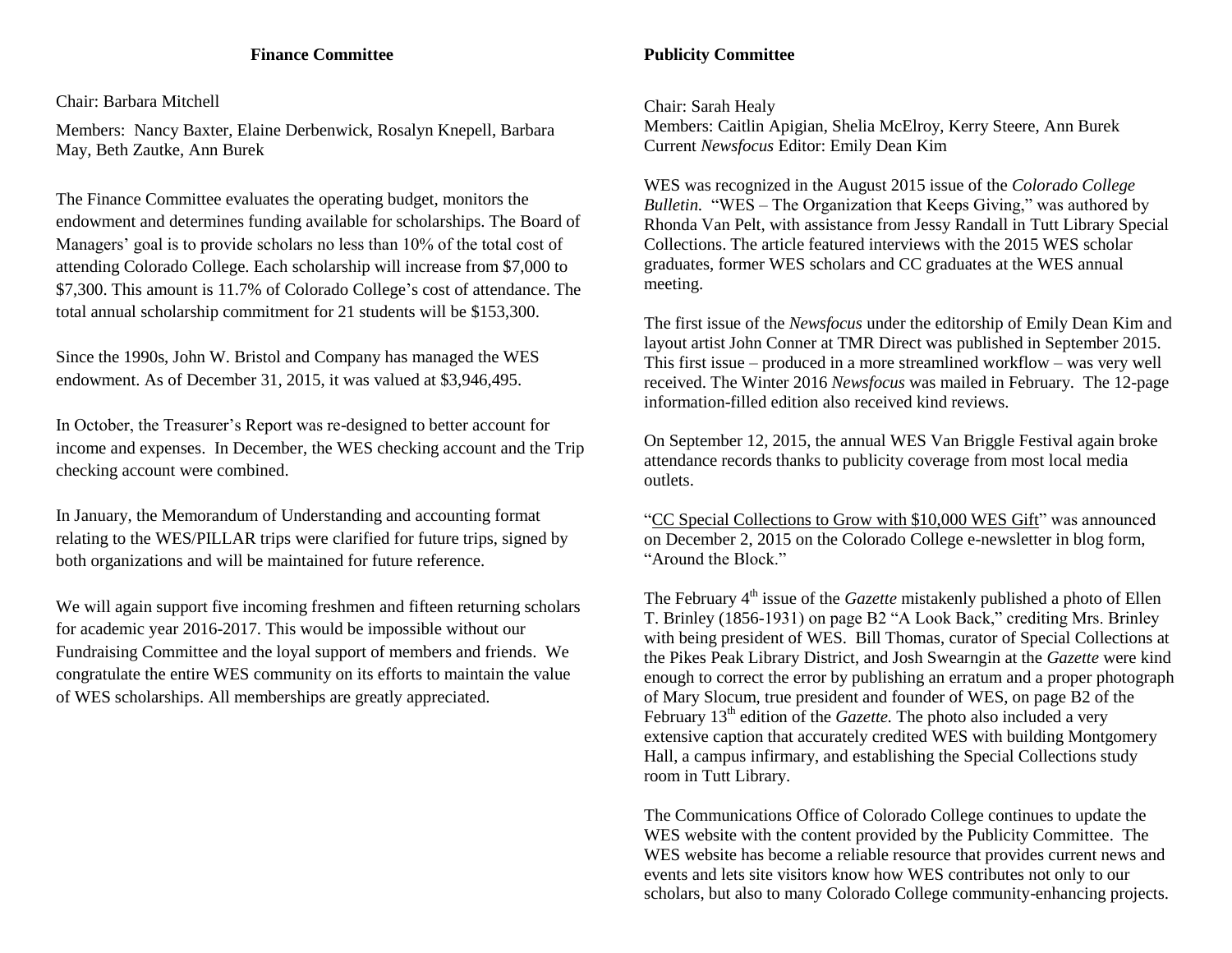# **Program Committee**

Chair: Monique Michaud Board Members: Nancy Baxter, Lana Coffman, Sue Graham, Meg Chojnacki

# **Scholars Tea – September 22, 2015**

The Scholars Tea was held at the elegant Stewart House. Meg Chojnacki gave a very lovely summary of the history of WES. Ann Burek introduced our special guest, Jim Swanson from the CC Financial Aid Office, who welcomed the scholars. Twelve scholars attended and were introduced by their mentors. Elaine Derbenwick and Helen Knight presented framed WES certificates to the freshmen scholars and the scholars spoke about their majors and future plans. The Stoller Honorary Scholar was awarded to Valerie Maravilla. What an impressive group of young ladies! Bon Appetit did a great job of catering the event, which was attended by about 45 people.

# **Fall Luncheon and Program – October 29, 2015**

The Fall Luncheon and Program was held in Gaylord Hall in the Worner Center. The guest speaker was Jessy Randall, Curator for Special Collections at the Colorado College Tutt Library. She spoke about books past and present, from clay tablets to e-readers. She also brought a number of items from the collection and allowed the audience to actually handle them, a unique experience! The program was well attended and Bon Appetit did an outstanding job catering, as usual. They presented a birthday cupcake as we wished Lucy McLeod a happy birthday.

# **Winter Luncheon and Program – February 18, 2016**

The Winter Luncheon and Program was held in Gaylord Hall in the Worner Center. The meal was a Spanish theme and the guest speaker was Professor Daniel Arroyo-Rodriguez of the CC Spanish Department. He spoke about Semana Santa and the famous festivals for which his hometown of Seville, Spain is known. He spoke of the Penitentes, the parades, and all the religious symbolism and pageantry surrounding Holy Week. The program was well received and very well attended.

# **WES Annual Meeting – April 21, 2016**

The Annual Meeting was held in Slocum Commons. Senior scholars were asked to talk about their Colorado College experience and their future plans. The meeting will start at 11:30am. Lunch will be served at Noon, followed by addresses by the scholars.

Chair: Lana Coffman Board Members: Sarah Healy, Barbara May, Karen Henderson, Faye McQueen, Ann Burek Members-at-Large: Sharon Rice, Cathy Wilson-O'Donnell

# **Van Briggle Festival – Chair, Sarah Healy**

The annual WES Van Briggle Pottery tour became a Festival in 2015. The Horticulture Art Society, the Colorado Springs Pioneers Museum, Colorado Springs Fine Arts Center, and The Historic Preservation Alliance of Colorado Springs all joined WES at the Pottery on September 12 in effort to fulfill our mission statement: "The purpose of WES shall be to bring women of the community and The Colorado College together, to give assistance to the students of the Colorado College, and from time to time undertake programs and projects of WES's choosing that will benefit the Colorado College, particularly the women of the college." The "Festival" was quite successful (416 attendees), and we intend to follow the same Festival format again at this year's event on September 10, 2016.

# **WES Gifts to Colorado College – Chair, Sarah Healy**

On October 1, 2015, WES was proud to build on its long-standing relationship with Tutt Library Special Collections (SC) by presenting a check for \$10,000 to SC curator Jessy Randall. The gift was presented to enhance the college curriculum by acquiring significant books and documents that focus on women's history and women's contributions to society. You may visit the SC acquisitions blog to see photos and descriptions of the acquisitions that were made with our gift at: http://sites.coloradocollege.edu/ccspecialcollections/2015/11/16/w-e-s-gift-of-10000-part-1/

# **WES/Pillar Trips – Chairs, Sharon Rice and Cathy Wilson-O'Donnell**

Former board members Sharon Rice and Cathy Wilson-O'Donnell continue to plan and lead wonderful WES/Pillar trips. On the "Tribal Trails" trip April 27 to May 5, 2015, Sharon and Cathy led 29 participants on visits to several Native American tribal lands and pueblos in New Mexico and Colorado, interacting with tribe members and learning about their culture. \$100 of each participant's total trip fee was donated to the WES scholarship fund. The next WES/Pillar trip, "Coronado's Footsteps: Southern Arizona and Northern Mexico" will depart from Tucson, Arizona on April 25, 2016, returning to Tucson on May 1 after exploring the history, culture, geology, flora and fauna of Southern Arizona and Northern Mexico. We are grateful to Sharon and Cathy for making these trips possible!

# **Van Briggle Cards – Chair, Barbara May**

For the 2015-16 year, we made \$1,341 from Van Briggle products which benefit scholarships. This was from 309 cards, 167 bookmarks, and 32 tour books. All Van Briggle products are available at the Pottery Building (Glen and Uintah) during normal business hours, 8:00am-5:00pm, Monday-Friday.)